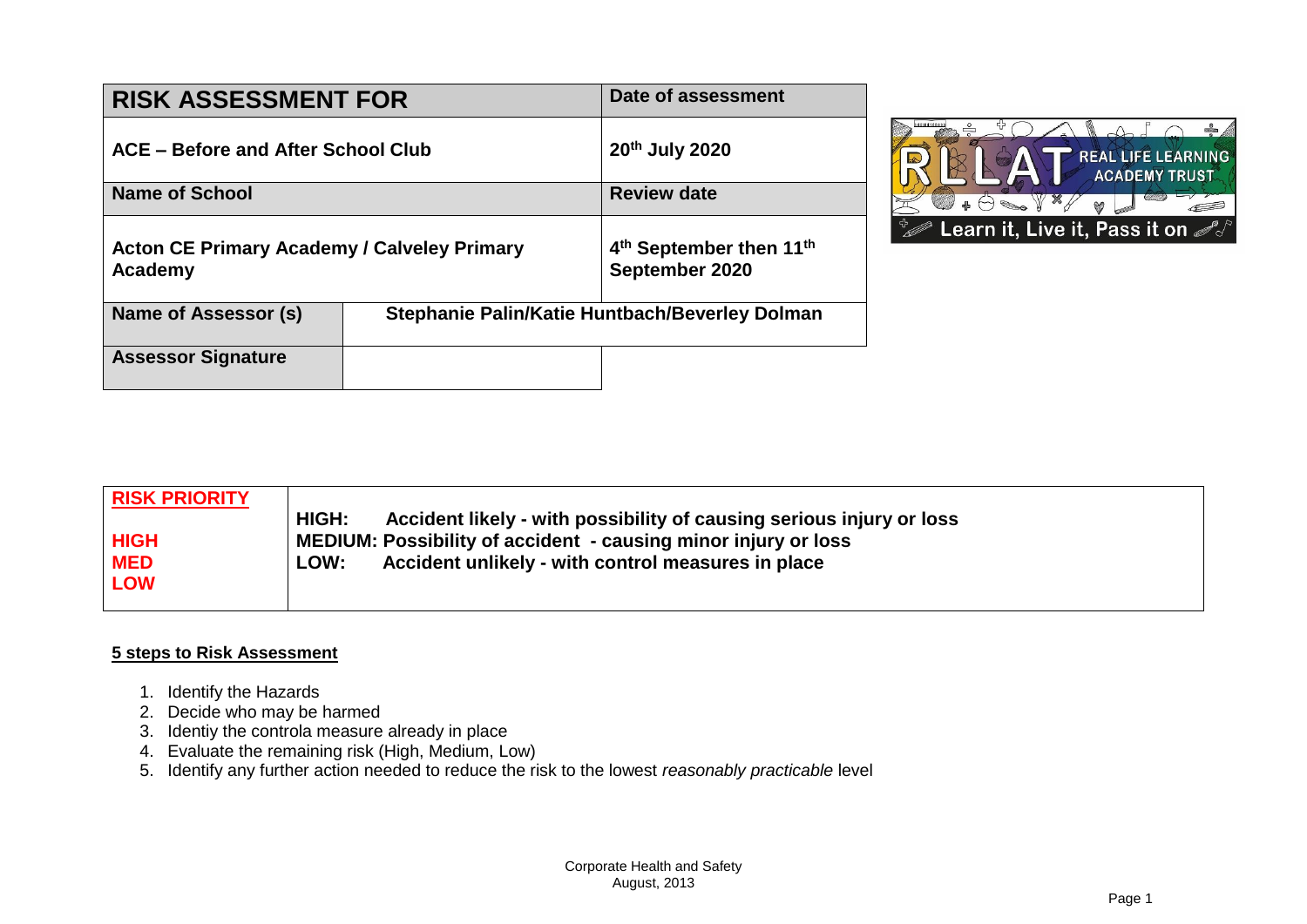| No. | <b>Hazard Identified</b>                                                        | <b>People at Risk</b>                                              | <b>Existing Control Measures in</b><br>place                                                                                                                                                                                                                                                                                                                                                                                                                                                                                                                                                                                                                                                                                          | <b>Risk</b><br><b>Priority</b> | <b>Additional Controls Required</b><br>to Minimise Risk                                                                                                                                                                                                                                                                                |  |
|-----|---------------------------------------------------------------------------------|--------------------------------------------------------------------|---------------------------------------------------------------------------------------------------------------------------------------------------------------------------------------------------------------------------------------------------------------------------------------------------------------------------------------------------------------------------------------------------------------------------------------------------------------------------------------------------------------------------------------------------------------------------------------------------------------------------------------------------------------------------------------------------------------------------------------|--------------------------------|----------------------------------------------------------------------------------------------------------------------------------------------------------------------------------------------------------------------------------------------------------------------------------------------------------------------------------------|--|
| 1   | Access for breakfast and<br>afterschool club.                                   | Parents and<br>children accessing<br>wrap around care<br>and staff | All parents have been contacted<br>$\bullet$<br>regarding where Breakfast and<br>ASC will be based and arrival and<br>departures have been<br>communicated in the letters<br>distributed.<br>Acton parents to use old front door<br>and ring the bell both on collection<br>and drop off.<br>Calveley parents to park and walk<br>through old EYFS gate to play area<br>at the back of the school and walk<br>to the bottom door of the hall.                                                                                                                                                                                                                                                                                         | Low                            | Hand sanitiser to be placed by<br>$\bullet$<br>the old front door in Acton by the<br>bell<br>Hand sanitiser by the Hall door in<br>Calveley.<br>All places need to be booked in a<br>week in advance no ad hoc<br>bookings will be permitted.                                                                                          |  |
| 2.  | Emergency exit from club<br>required - such as in the<br>event of a fire alarm. | Children and staff<br>in breakfast and<br><b>ASC</b>               | Acton provision has 2 routes from<br>the hall which is its base. Exit<br>through the old front door and<br>through to the playground gate and<br>line up next to the wall on the<br>playground observing the 2m<br>markings. Alternatively to exit<br>through the main entrance and line<br>up in the same space.<br>Calveley provision has 3 routes<br>from Hall. Main route is through the<br>the outside hall door and round to<br>the tennis courts. Alternatively to<br>exit through the double doors and<br>round the back of the hall and onto<br>the tennis courts lining up on 2m<br>markings at the far side, next to the<br>fence. Final route will be through<br>the playground door and line up on<br>the tennis courts. | Low                            | Routes to be shared with the<br>$\bullet$<br>children on the 4 <sup>th</sup> September and<br>7 <sup>th</sup> September.<br>Practise fire alarm to take place<br>in the first two weeks in<br>September in school.<br>All children that do not attend in<br>the first two weeks in September<br>will be informed of the<br>procedures. |  |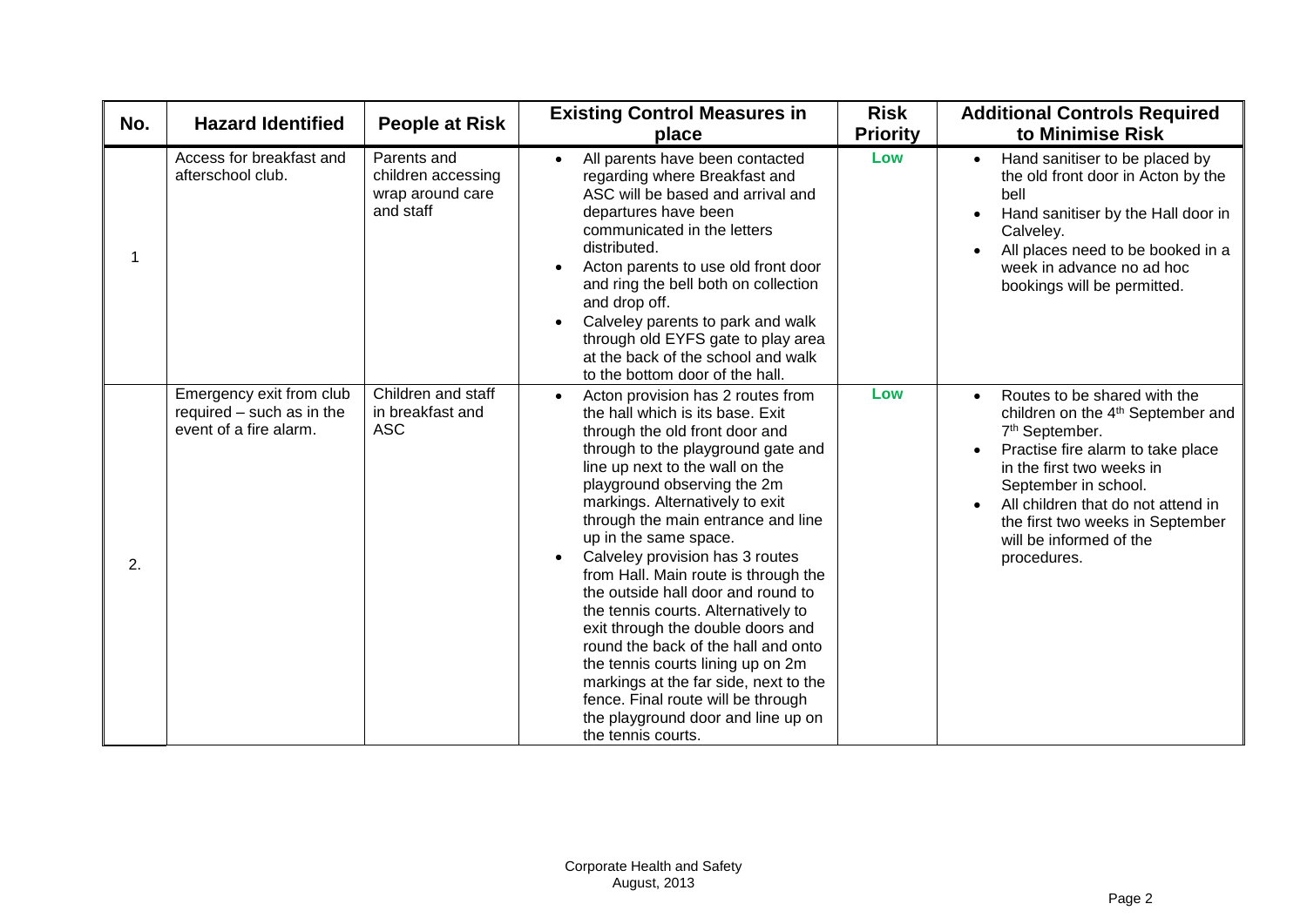| 3. | Adult led activities             | Children and staff | All children must be seated with<br>$\bullet$<br>children from their class only.<br>Classes MUST NOT mix. Siblings<br>cannot be together unless in the<br>same class as this will mix classes.<br>Children from the same class only<br>can play together. Assign classes<br>of children to an area with desks in<br>the hall. This will be their base. All<br>equipment will be wiped down after<br>use daily and can be rotated each<br>day or put into storage for 48-72<br>hours | <b>Medium</b> | Hall must be set up in readiness<br>$\bullet$<br>for the children<br>Plans can be prepared a week in<br>$\bullet$<br>advance due to bookings being<br>made a week in advance.<br>Desks must be set out in<br>specified areas<br>Play equipment set out for each<br>class.<br>All equipment wiped after use or<br>put into storage.<br>Areas will be set up outside for<br>each class also.<br>Calveley:<br>All 4 classes allocated a specified area on<br>the field and when the weather makes the<br>field inaccessible there will be allocated<br>space on the tennis courts.<br>Acton:<br>Class 1 EYFS area, Class 2 grassy area<br>outside of EYFS area, Class 2-6 allocated<br>zones on the field. |
|----|----------------------------------|--------------------|-------------------------------------------------------------------------------------------------------------------------------------------------------------------------------------------------------------------------------------------------------------------------------------------------------------------------------------------------------------------------------------------------------------------------------------------------------------------------------------|---------------|---------------------------------------------------------------------------------------------------------------------------------------------------------------------------------------------------------------------------------------------------------------------------------------------------------------------------------------------------------------------------------------------------------------------------------------------------------------------------------------------------------------------------------------------------------------------------------------------------------------------------------------------------------------------------------------------------------|
| 4. | First aid required               | Children and staff | Both staff running the clubs are first<br>aid trained and able to administer<br>any response necessary. PPE<br>equipment is available in both<br>schools for these purposes.<br>First aid policy addendum updated<br>in response to Covid 19 new<br>guidance July 2020.                                                                                                                                                                                                             | <b>Medium</b> |                                                                                                                                                                                                                                                                                                                                                                                                                                                                                                                                                                                                                                                                                                         |
| 5. | Food preparation and<br>serving. | Children and staff | Both bases have access to<br>$\bullet$<br>provision.<br>Gloves will be worn.                                                                                                                                                                                                                                                                                                                                                                                                        | Low           | Each school to undertake its own<br>$\bullet$<br>food orders<br>Fridge to be moved to school<br>kitchen area in Calveley.                                                                                                                                                                                                                                                                                                                                                                                                                                                                                                                                                                               |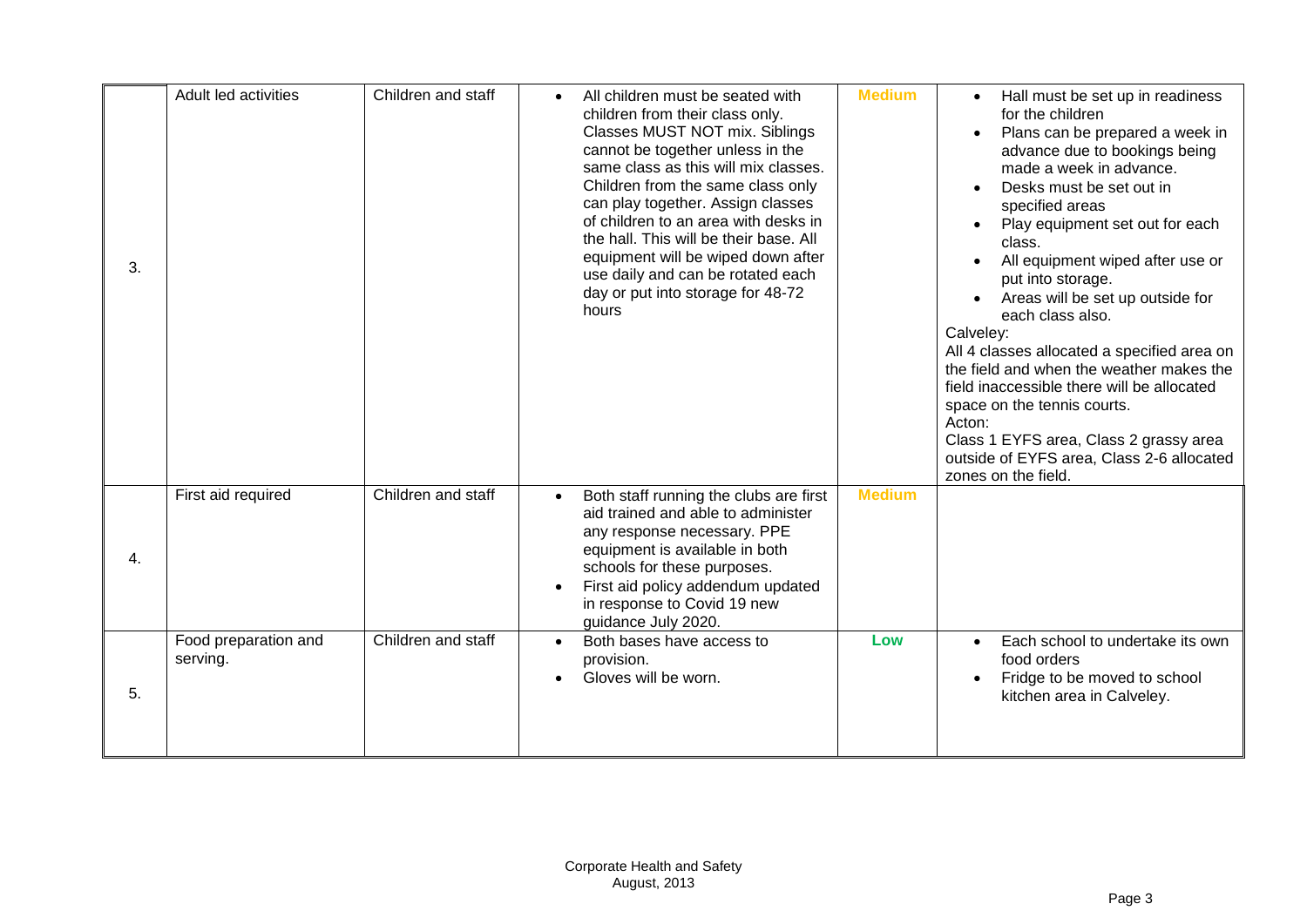| 6. | Late collection of a child. | Children, staff and<br>parents | Parent will be expected to contact<br>school if they are likely to be late.<br>Staff member will contact the<br>parent if no contact has been<br>received.<br>All contact details will be kept<br>securely in a locked place. Store<br>cupboard in Class 4 for Calveley.<br>Hall in Acton.<br>SMO will remain with member of<br>staff | Low           | All contact details to be updated.                                                                                                                                                                                                                                                                                        |
|----|-----------------------------|--------------------------------|---------------------------------------------------------------------------------------------------------------------------------------------------------------------------------------------------------------------------------------------------------------------------------------------------------------------------------------|---------------|---------------------------------------------------------------------------------------------------------------------------------------------------------------------------------------------------------------------------------------------------------------------------------------------------------------------------|
| 7. | Toileting                   | Children                       | Pedestal bins placed in the toilets.<br>Children to toilet no more than 2 at<br>any time.                                                                                                                                                                                                                                             | <b>Medium</b> | Paper towels to be placed in<br>toilets and use monitored by HOS<br>All children to wash hands after<br>being outsde and before eating.<br>Wipes to be readily available                                                                                                                                                  |
| 8. | Cleaning                    | Children and staff             | Cleaning schedule has been set<br>up.<br>A fogger has been purchased,<br>proven to kill Covid 19 bacteria for<br>8 days.<br>Supplies have been purchased for:<br><b>Tissues</b><br>Anti-bacterial soap<br>Hand sanitiser<br>Anti-bacterial wipes<br>Tape<br>Pedestal bins have been placed<br>around school.                          | <b>High</b>   | Discuss with cleaning contractors<br>or staff the additional cleaning<br>requirements and agree<br>additional hours to allow for this.<br>Share cleaning schedule.<br>Crystal clean to provide their<br>updated RA<br>Fogger to be used each Friday.<br>Waste from bins will be double<br>bagged and emptied twice a day. |